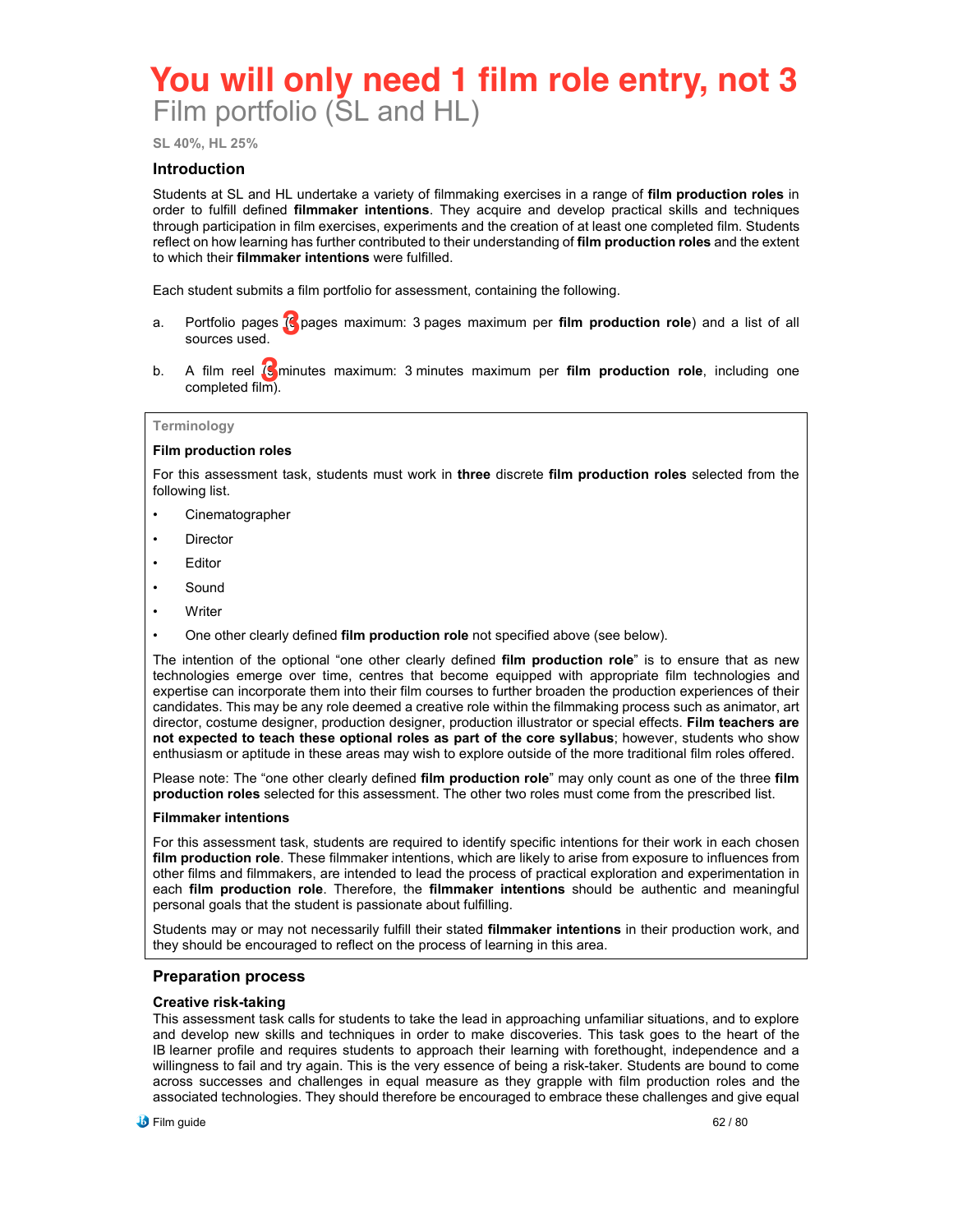value to the areas that pushed and developed them as to the areas that come more naturally. It is important that students perceive the value of failure as part of their process of learning in this task from the outset. Students should be reminded that creative risk-taking does not allow for breaching rules regarding ethical content or the disregard of health and safety considerations.

# **Assessment process**

In preparation for this task, students at SL and HL must have undertaken the activities outlined within the "Exploring film production roles" section as part of the core syllabus. Students then undertake the following process for assessment.

# **Inquiry**

- Each student reflects on their experiences of watching, discussing and writing about films. They identify areas of filmmaking that excite and inspire them, and develop **filmmaker intentions** they would like to achieve through production work.
- Using both primary and secondary sources, each student carries out research into three selected **film production roles** they would like to work in, and acquires an understanding of how these discrete roles contribute to filmmaking, as well as an understanding of the industry practices and techniques required to work in these areas.
- Each student formulates a plan for practically exploring the chosen **film production roles** in order to acquire, develop and apply skills, and to fulfill their stated **filmmaker intentions**.

### **Action**

• Each student undertakes a range of practical production activities in the chosen **film production roles** they have selected. They experience working both individually and collaboratively in both teacherinitiated and self-initiated film activities, grappling with the skills associated with the **film production roles** and attempting to effectively fulfill their stated **filmmaker intentions**. This must include the creation of at least one completed film (3 minutes maximum).

#### **Reflection**

- Making clear links to the identified films and filmmakers that inspired this work, each student reflects on their explorations and on the impact this learning has had on their understanding of the three **film production roles** in which they have worked, and the extent to which they fulfilled their **filmmaker intentions**.
- As a result of the outlined inquiry, action and reflection processes, each student compiles a film portfolio for assessment containing portfolio pages (9 pages maximum: 3 pages maximum per **film production role**), a list of all sources used and a film reel (9 minutes maximum: 3 minutes maximum per **film production role**, including one completed film).

# **Task details**

For this assessment task, students are required to work in three clearly defined **film production roles** for which they will be generating evidence for submission. Students must be made aware of the specific requirements of this task from early on in the DP film course to ensure that they make informed choices about which **film production roles** they wish to select, and to create and maintain a digital space in which to retain the clips of evidence they generate.

Students are required to define **filmmaker intentions** for each film production role.

- These intentions must be authentically identified by the student and must lead all practical production activities for this assessment task.
- Students should clearly identify in their written materials the influences that have helped shape their **filmmaker intentions**.
- Students are expected to reflect on the extent to which their **filmmaker intentions** have been fulfilled in their work, and the ways in which this work has further shaped their understanding of how each **film production role** contributes to effective filmmaking.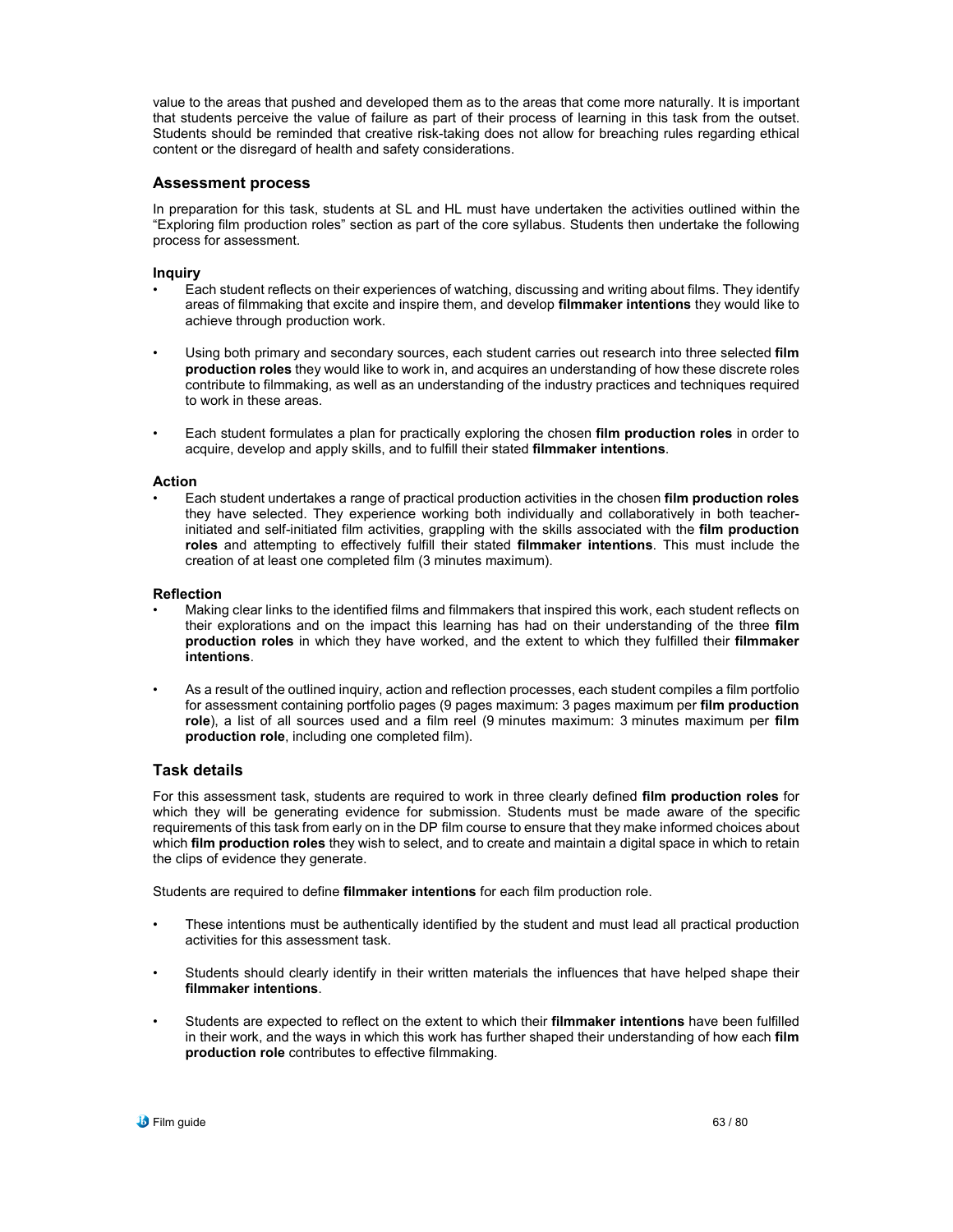### **Ethical filmmaking**

As part of the collective consideration of the school, film students must be supported in maintaining an ethical perspective during their course. Schools must be vigilant to ensure that work undertaken by the student is appropriate for the context of the school and the age of the students.

Student work for this assessment task must not:

- damage the environment
- glamorize the taking of drugs
- inappropriately reference socially taboo subjects
- incite or condone intolerance or hatred of others
- include excessive or gratuitous violence
- make reference to, or represent, explicit sexual activity.

In this task, the moderator is particularly interested in the extent to which students can evaluate their acquisition, development and application of film production skills and the ways in which these contribute to a greater understanding of how **film production roles** contribute to effective filmmaking. They are also looking for evidence of:

- understanding of each selected **film production role** and **filmmaker intentions** for working in these roles
- the student's engagement with the **film production roles** and the experience of practical exploration in order to fulfill their **filmmaker intentions** and hone their skills
- reflection and evaluation of their ongoing film production work and the impact this learning has had on their understanding of the three **film production roles** in which they have worked, and the extent to which they fulfilled their **filmmaker intentions**.

Please note: No element of the work submitted for this assessment may appear in any other DP film assessment (including the HL collaborative film project task).

#### **Gathering evidence for assessment**

During the two-year course, students must participate in a variety of original production activities in their three chosen **film production roles** in order to generate numerous clips of evidence for this task. This evidence may take the form of the following types of film material.

| Evidence                           | <b>Description</b>                                                                                                                                                                                                                                                                                                                                                                                                                                                                                                                                                              |
|------------------------------------|---------------------------------------------------------------------------------------------------------------------------------------------------------------------------------------------------------------------------------------------------------------------------------------------------------------------------------------------------------------------------------------------------------------------------------------------------------------------------------------------------------------------------------------------------------------------------------|
| Exercises and<br>experiments       | These are the best clips from film exercises or experimental activities that demonstrate<br>proficiency in the production skills appropriate to each film production role. The<br>activities might have been initiated for the sake of training, the improvement of skills or<br>the discovery of something previously unrealized. They may be undertaken without<br>necessarily intending to create a completed film or a finished product to be seen by an<br>audience and can be teacher-led or initiated by the student.                                                    |
| Completed<br>films and<br>excerpts | These are completed projects that have all technical parts or elements in place and<br>are intended as either fully completed films or as excerpts from completed films that<br>are suitable for screening to an audience. As part of this assessment task, students<br>must submit at least one completed film (3 minutes in length maximum) on which they<br>have worked in one film production role. Completed films submitted for assessment<br>must not include credits, in order to ensure student anonymity. The creation of<br>completed films must not be teacher-led. |

#### **Working with others**

Students may choose to work with other people in the creation of their film production work, or may work independently if they wish. Students can choose to work collaboratively in production teams with fellow students from their film class, with students from other film classes in the school, or with students in the school who are not studying film. They can also choose to work with a combination of all three options.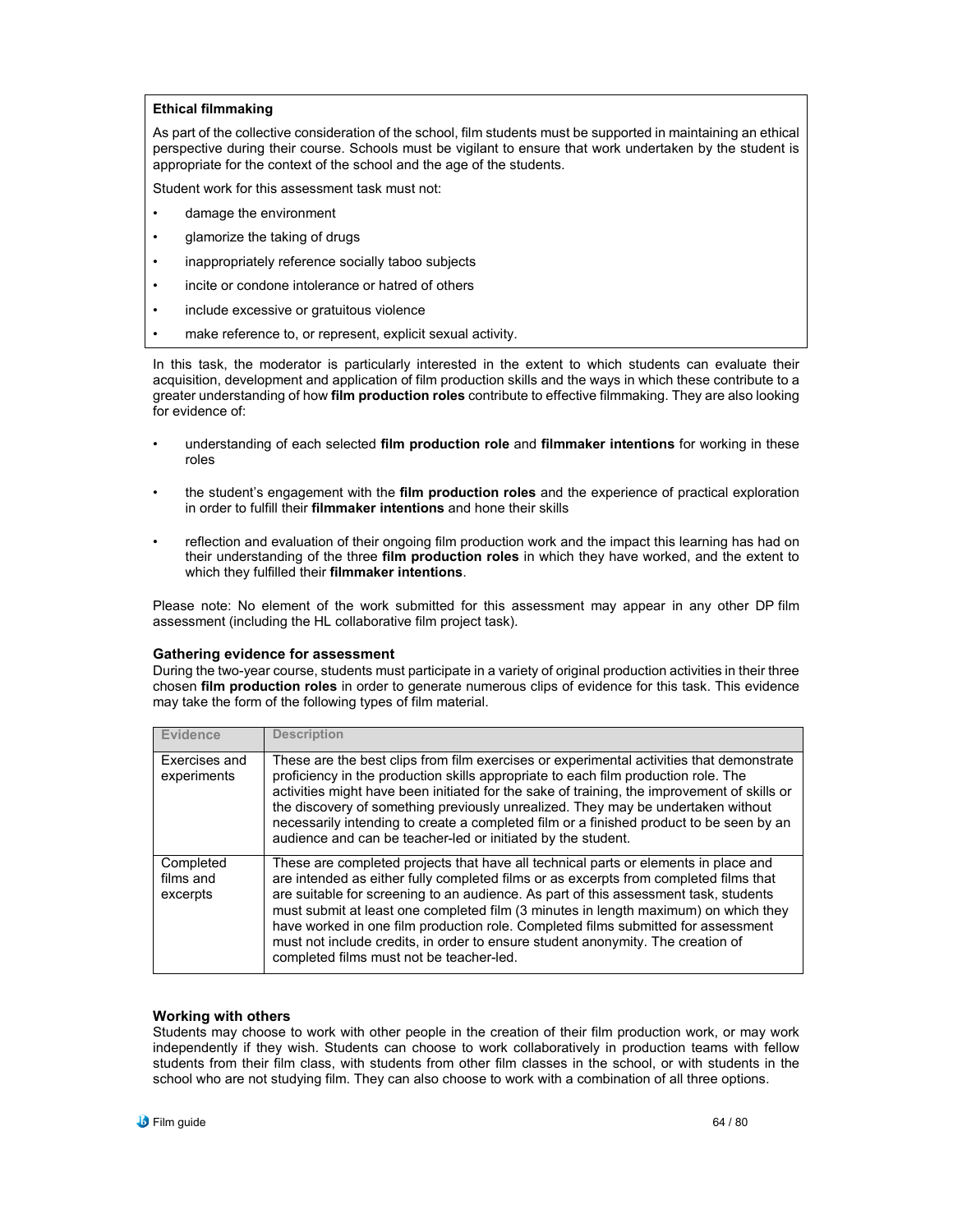Where production work is collaborative, **all film production roles** must be taken on by students from the same school, and there must not be any duplication of **film production roles** within the production team (that is, there should be only one cinematographer, only one director, and so on). Professionals or students from other schools may not be part of the production team.

Where students choose to work with individuals who are not part of the DP film class, teachers must ensure that they are able to regularly oversee production work and schedule consultations with the students to ensure that they are able to verify the authenticity of the work being produced for assessment.

Actors appearing in production work may be adults or members of the wider community; however, teachers must ensure that all of the appropriate safeguarding measures (as defined by the individual school) have been taken when students are working with other adults.

Please note: No part of the work undertaken in this project can be used for the collaborative film project assessment task.

# **Structuring the portfolio pages**

The portfolio pages should present an edited collection of key learning experiences intended to showcase the filmmaker's intentions, approach, planning work and development of skills in a variety of **film production roles**.

The portfolio pages (9 pages maximum: 3 pages maximum per **film production role**) provide documentary evidence of the student's work in each of the three roles undertaken during the task. They should clearly articulate and provide evidence of the knowledge, insights and perspectives gained from research, exploration and practice in each **film production role** and evaluate the key skills acquired, applied and developed as part of this process. The pages should indicate key influences from research and provide a sense of the student voice as they grapple with challenges in order to further develop their understanding of each role.

The portfolio pages should contain a balance between written work and visual evidence, and are likely to consist of annotated extracts from the student's planning documentation (including excerpts from scripts, storyboards and planning notes). The layout and word count for the portfolio pages are intentionally not prescribed for this task in order to provide students with creative freedom in determining how best to present their explorations and findings.

The portfolio pages should contain a table of contents and a list of the clips submitted to evidence each specific **film production role** (providing the timecode and a brief description for each clip on the film reel). These are excluded from the overall page count, as is the list of all sources used.

### **Supporting visual evidence**

Students are encouraged to use diagrams, floor plans, images, sketches, screen-grabs or visuals in their portfolio pages. They may also include their own photographs, images or scans, as necessary, ensuring they are of an appropriate quality. All visual evidence must be clearly labelled and appropriately referenced to acknowledge the source, following the protocol of the referencing style chosen by the school.

#### **Preparing the work for submission**

The portfolio pages are assessed on screen and students must ensure that their work is clear and legible when presented in a digital, on-screen format. The work should be created using a common page size (A4 or US Letter) and be typed in a legible sans serif 12-point font. The portfolio pages may contain legible handwriting.

The film portfolio must not be labelled with the student's name or include any credits in order to ensure anonymity in the marking process.

# **Structuring the film reel**

Students are required to select clips of evidence from their gathered film production work in order to assemble a film reel for assessment. The film reel, which is submitted as one single video file, must contain three chapters (one for each discrete **film production role**) and be structured as follows.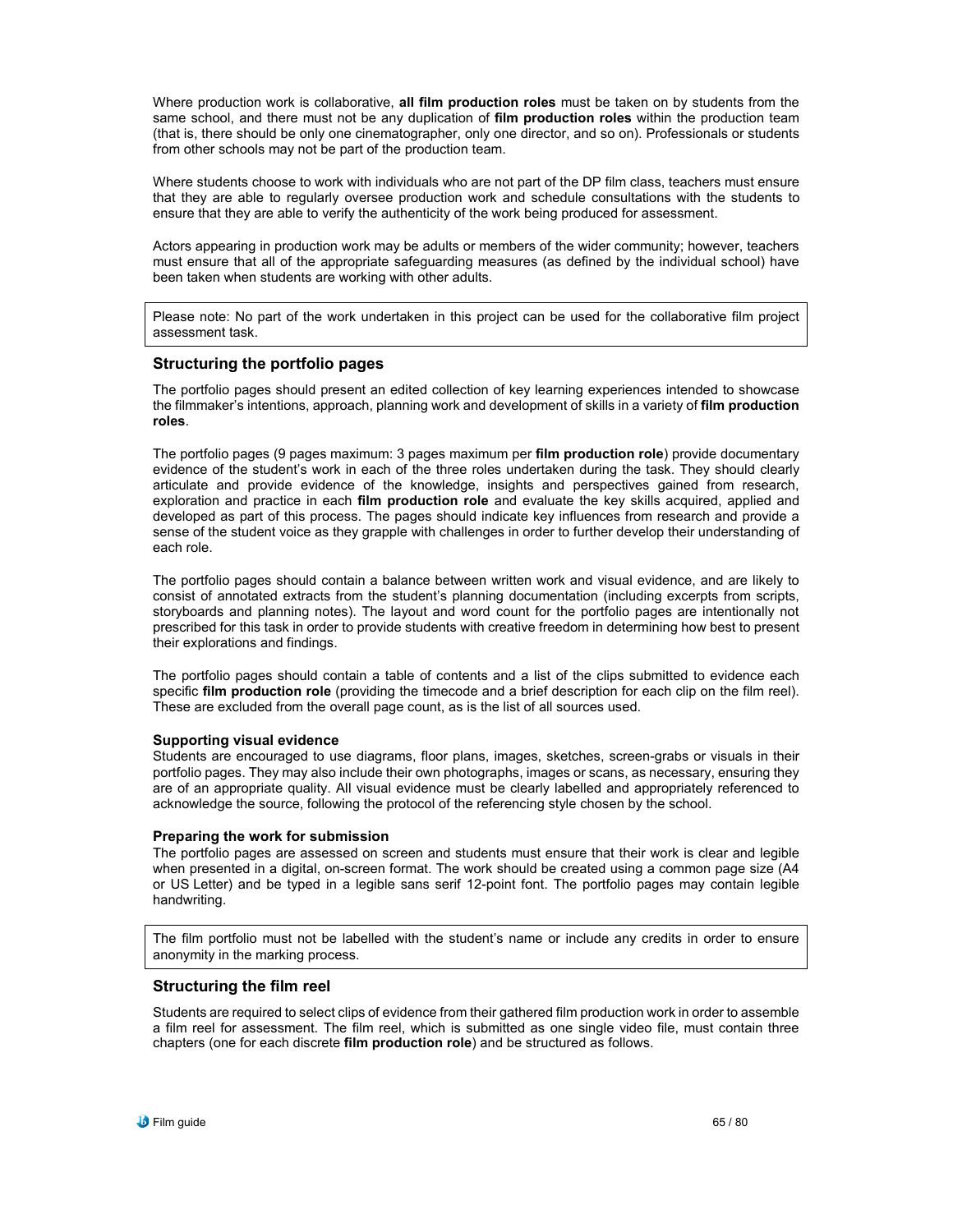



Students are strongly encouraged to submit multiple clips of evidence for **film production roles** 1 and 2, as long as the combined material for each role does not exceed 3 minutes maximum. The recommended minimum length of each clip is 30 seconds. Students must submit a completed film (without credits) for **film production role** 3.

Teachers should remind students that the clips of evidence submitted in the film reel should represent the best work in each selected **film production role** and that the work will be judged on how it best fulfills the assessment criteria for the task. Materials submitted that do not provide sufficient evidence of skill in the selected production role will result in a compromised mark for that role.

**Please note**: there is a tension between the creative risk-taking encouraged in the taught syllabus (*Exploring film production roles*) and the need for proficiency to be demonstrated in each **film production role** within the film portfolio assessment task.

When selecting clips of evidence for their film reel, students may choose to include rough experimental work completed during the course in order to demonstrate where they began with their exploration of the chosen role. However, this evidence should also be accompanied by clips that also demonstrate how students successfully resolved problems or overcame challenges encountered while developing their skills in that role. These "resolved" clips of evidence should showcase their best work as it developed during the course. Resolved work may include evidence from reshoots, retakes, re-edits, rewrites or other filmed attempts that demonstrate deliberate and considered strategies to overcome challenges associated with a specific role in order to develop proficient skills and techniques.

Alternatively, students may choose to submit only resolved or honed clips of evidence within the film reel. Both approaches are equally acceptable in order to present the best evidence for each film production role.

# **Black slate**

The film reel must be structured using a 10-second black slate (excluded from the total time limit), which is placed before each of the three **film production roles** in order to identify each clip of evidence submitted per role and the length of each clip.

| Film production role 1               |
|--------------------------------------|
| Role: State the role here            |
| Clip 1: Title of clip (and duration) |
| Clip 2: Title of clip (and duration) |
| Clip 3: Title of clip (and duration) |
| Clip 4: Title of clip (and duration) |
|                                      |

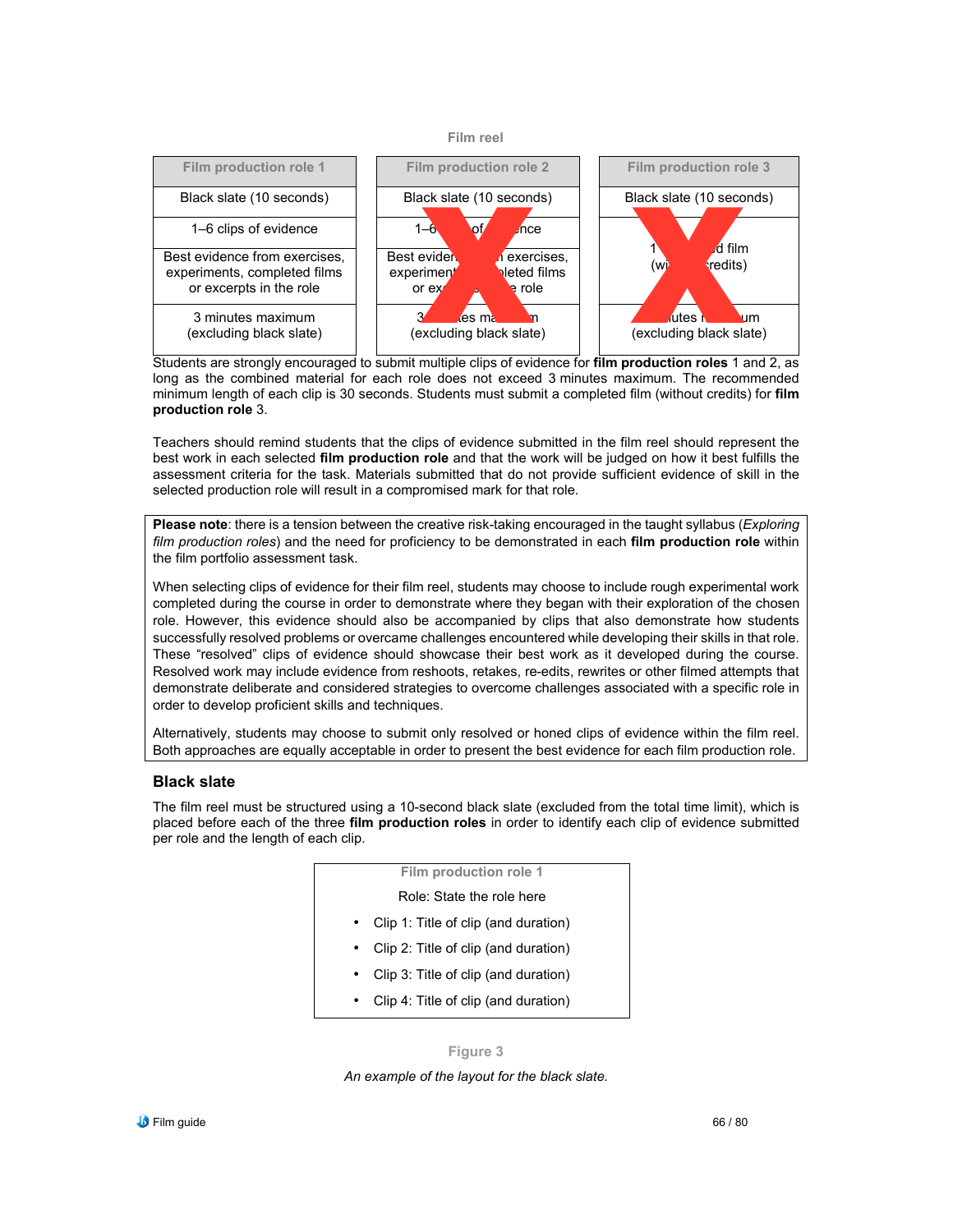# **Use of audio-visual material and copyright**

In this task, students are expected to be the original creators of, or have a significant role in the creation of, all of the material submitted for assessment. Therefore, submitted work for this task **must not** contain any copyright material.

Materials sourced from creative commons websites or copyright-free materials (such as sound effects or sample graphics) are permitted in this task; however, these should be kept to a minimum. Students who choose to include creative commons or copyright-free materials are required to clearly state in their portfolio pages why they chose to use the creative commons or copyright-free materials, where the materials can be seen or heard in the film reel and the ways in which the student has adapted or altered that material for use in this task. The materials must also be appropriately referenced in the submitted list of sources.

Students should make every effort to ensure that all images and sounds contained within their film reel are deliberately planned, managed and included as an intentional part of the work. Students should therefore make every effort, where achievable, to prevent situational advertising, branding and unintentional background images and audio from appearing in their film work.

# **Academic honesty**

All sources must be acknowledged following the protocol of the referencing style chosen by the school.

- If a student uses work, ideas or images belonging to another person in the film portfolio, the student must acknowledge the source using a standard style of referencing in a consistent manner.
- A student's failure to acknowledge a source, **which includes the use of creative commons or copyright-free material used in the film reel** (as outlined in the "Use of audio-visual material and copyright" section), will be investigated by the IB as a potential breach of regulations that may result in a penalty imposed by the IB final award committee.

# **The role of the teacher**

Teachers must ensure that their students are appropriately prepared for the demands of this task through the careful planning and delivery of the "Exploring film production roles" core syllabus area. Only specific elements of this task may be teacher-led, and students should be made fully aware of the assessment criteria against which their work will be judged. Exercises and experiments that are led by the teacher must still demonstrate student initiative and voice. The teacher should stress the importance of risk-taking, trial and error, and the value of failure in developing the skills required for the film portfolio.

While students are working on this assessment task, the teacher should:

- discuss with each student their **filmmaker intentions**, influences, exploration with techniques, as well as ethical considerations and the age-appropriateness of the subject matter
- ensure that students work in three separate roles, as outlined in the guide
- assist with sourcing and maintaining the necessary technical hardware and software to enable students to effectively work in a variety of **film production roles** and to facilitate the student's assembly of their film portfolio. It is important that the submitted exercises, experiments, completed films and excerpts from completed films and accompanying portfolio pages are the student's own choice
- remind students that their work will be assessed on how it best fulfills the assessment criteria for the task, and not judged on how many clips or portfolio pages are submitted
- ensure each student acknowledges all sources used throughout the film portfolio and includes them in the list of sources (which is excluded from the page count)
- give feedback on **one** draft of the film portfolio
- meet with students at each stage of inquiry, action and reflection to discuss the progress made to date and to verify the authenticity of the work being created by each student
- authenticate the completed film portfolio and provide comments on each student's submission to assist with moderation.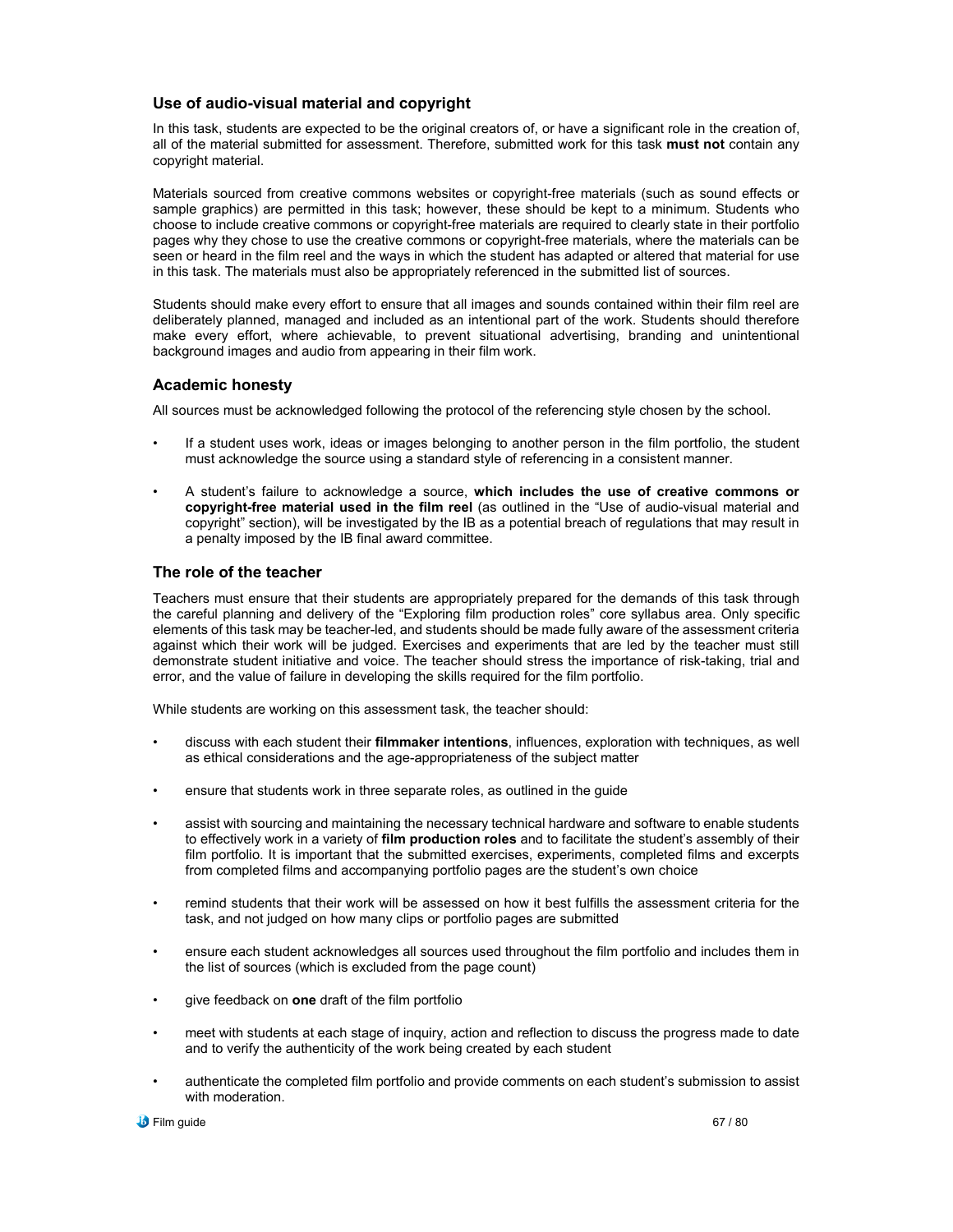# **Formal requirements of the task**

Each student submits a film portfolio for assessment, containing the following.

- a. Portfolio pages (9 pages maximum: 3 pages per **film production role**) and a list of all sources used.
- b. A film reel (9 minutes maximum: 3 minutes maximum per **film production role**).

The procedure for submitting the assessment materials can be found in Diploma Programme *Assessment Procedures*.

Students should be informed that where the submitted materials exceed the maximum page and time limits for each **film production role** within the film portfolio, moderators will only assess the work that falls within the prescribed limits. Submitted work must not contain any appendices as these will not be read by moderators.

# **Internal assessment criteria—SL and HL**

# **Summary**



# **Criteria**

Please note: Each of these criteria will be applied three times—once for each of the film production roles being assessed.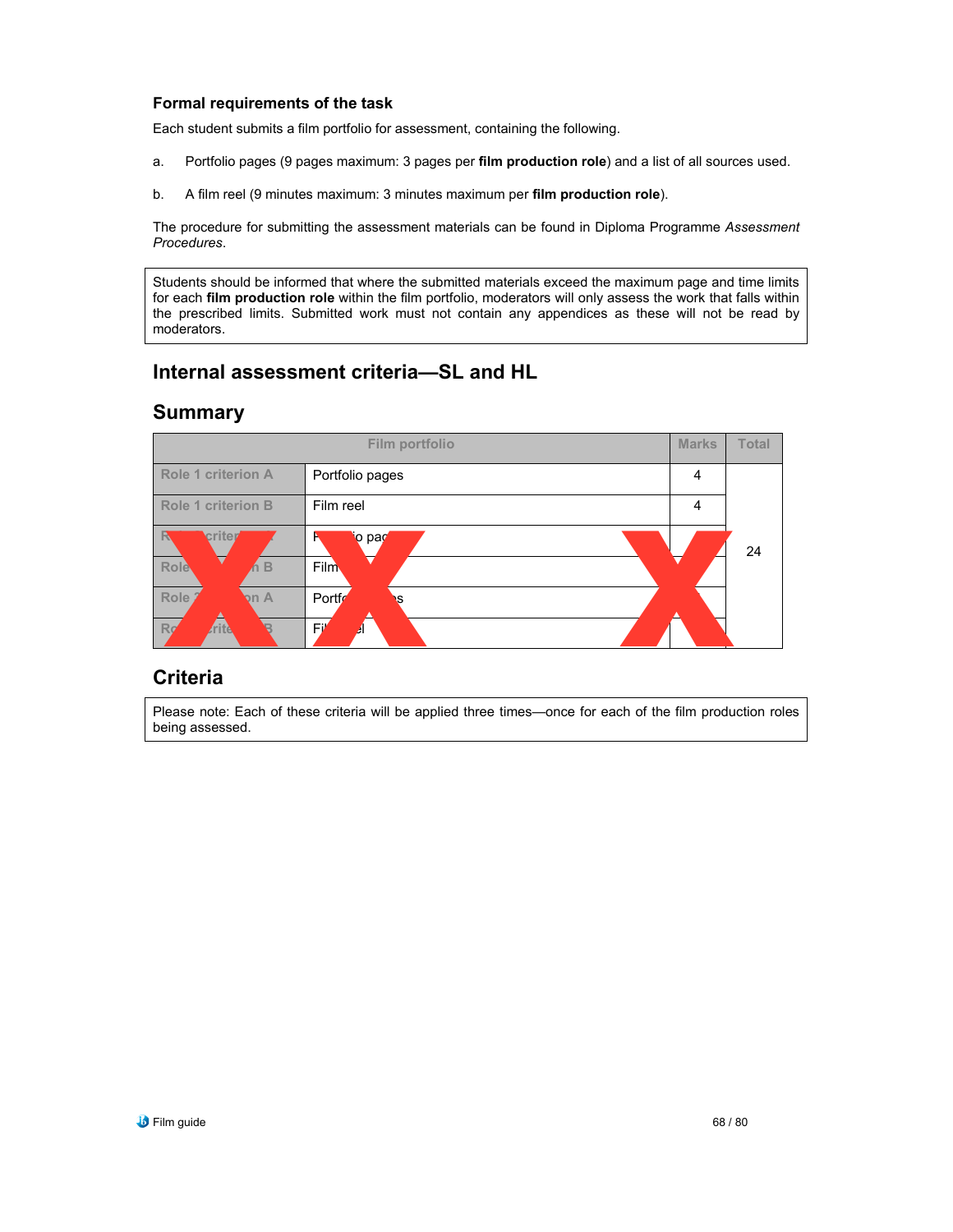# **A. Portfolio pages**

Evidence: Portfolio pages and sources.

• To what extent does the student evaluate how their research, creative explorations and production work, led by **filmmaker intentions**, have shaped their understanding of the chosen **film production role**?

| <b>Mark</b>    | <b>Descriptor</b>                                                                                                                                                                                                                                                                                                            | <b>Possible</b><br>characteristics |
|----------------|------------------------------------------------------------------------------------------------------------------------------------------------------------------------------------------------------------------------------------------------------------------------------------------------------------------------------|------------------------------------|
| $\Omega$       | The work does not reach a standard described by the descriptors<br>below.                                                                                                                                                                                                                                                    |                                    |
| 1              | This work is limited.                                                                                                                                                                                                                                                                                                        | <b>Basic</b>                       |
|                | $\bullet$<br>The portfolio pages and supporting evidence provide an                                                                                                                                                                                                                                                          | Incomplete                         |
|                | undeveloped or incomplete outline of the student's research,<br>creative explorations and production work, or the student's<br>understanding of the specific film production role is inaccurate.<br>irrelevant or unclear.                                                                                                   | Ineffective                        |
|                |                                                                                                                                                                                                                                                                                                                              | Rudimentary                        |
|                |                                                                                                                                                                                                                                                                                                                              | Superficial                        |
| $\overline{2}$ | This work is adequate.                                                                                                                                                                                                                                                                                                       | Acceptable                         |
|                | The portfolio pages and supporting evidence provide a description<br>of how the student's research, creative explorations and<br>production work, led by their filmmaker intentions, contributed to a<br>mostly relevant or appropriate understanding of the specific film<br>production role.                               | Reasonable                         |
|                |                                                                                                                                                                                                                                                                                                                              | Standard                           |
|                |                                                                                                                                                                                                                                                                                                                              | Suitable                           |
|                |                                                                                                                                                                                                                                                                                                                              | Sufficient                         |
|                |                                                                                                                                                                                                                                                                                                                              | Typical                            |
| 3              | This work is good.                                                                                                                                                                                                                                                                                                           | Competent                          |
|                | The portfolio pages and supporting evidence provide a detailed<br>$\bullet$<br>and informative explanation of how the student's research,<br>creative explorations and production work, led by their filmmaker<br>intentions, contributed to an accurate and relevant understanding<br>of the specific film production role. | Balanced                           |
|                |                                                                                                                                                                                                                                                                                                                              | Proficient                         |
|                |                                                                                                                                                                                                                                                                                                                              | Relevant                           |
|                |                                                                                                                                                                                                                                                                                                                              | Thoughtful                         |
| 4              | This work is excellent.                                                                                                                                                                                                                                                                                                      | Compelling                         |
|                | The portfolio pages and supporting evidence provide a compelling                                                                                                                                                                                                                                                             | Finessed                           |
|                | and discerning evaluation of how the student's research, creative<br>explorations and production work, led by their filmmaker                                                                                                                                                                                                | Honed                              |
|                | intentions, contributed to a highly appropriate understanding of                                                                                                                                                                                                                                                             | Insightful                         |
|                | the specific film production role.                                                                                                                                                                                                                                                                                           | Mature                             |
|                |                                                                                                                                                                                                                                                                                                                              | Sophisticated                      |